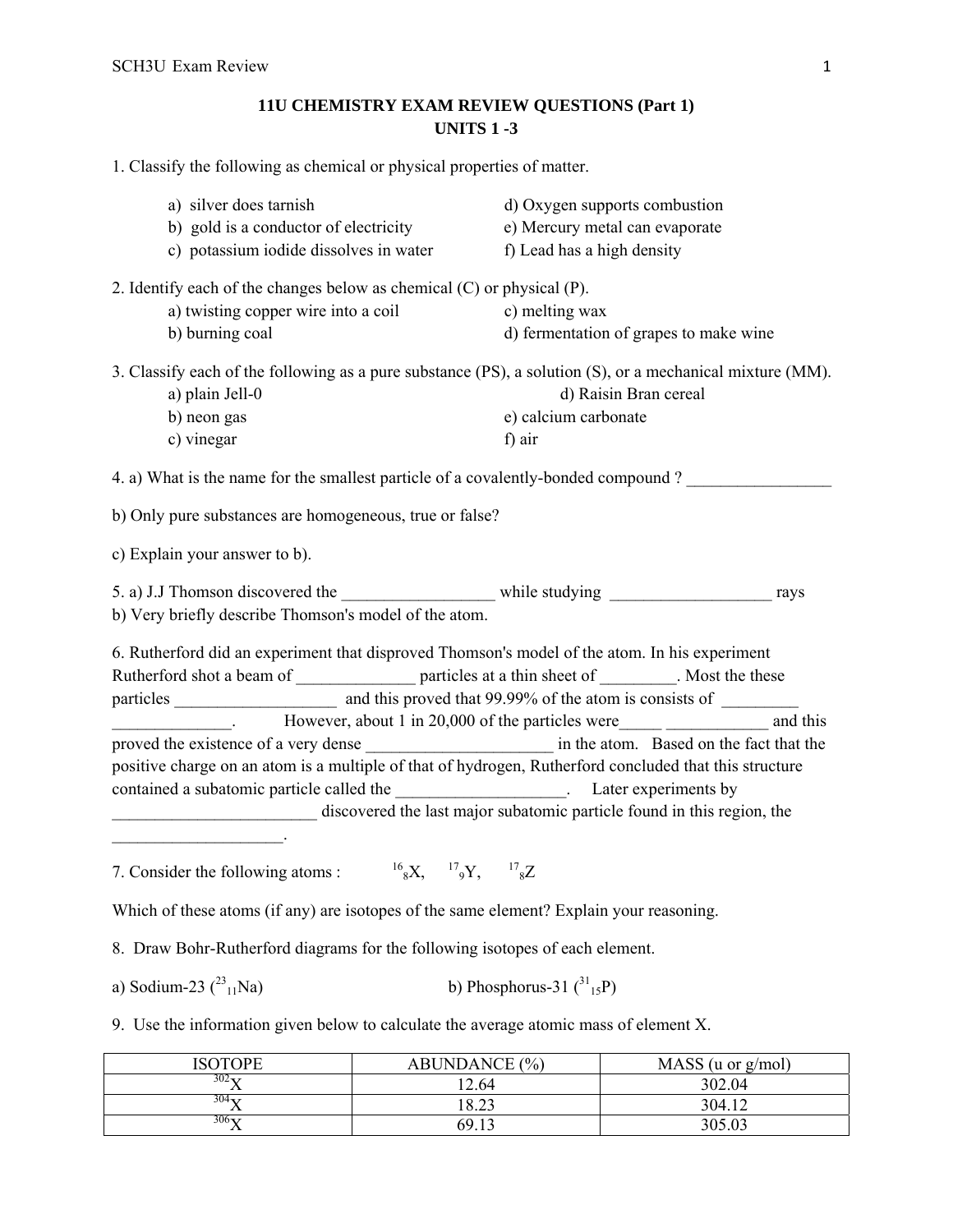10. Element X is composed of isotopes X-56 (mass 56.0 u) and X-59 (mass 59.0 u). What is the % abundance of each of these isotopes if the atomic mass is 57.3 u?

11. On the periodic table label the following groups of elements: metals, nonmetals, transition metals, halogens, noble gases, alkali metals, metalloids and the inner transition metals.



- 12. How many valence electrons are there in: a) calcium b) fluorine
- 13. Which of the following ions would you expect to, be stable?

 $Mg^{2+}$  K<sup>-</sup>  $B^{3-}$   $S^{2-}$ 

14. Consider the following electron configurations for neutral atoms:

i) 2, 8, 7 iii) 2, 8 iii) 2, 8, 8 iv) 2, 8, 8, 2 v) 2, 8, 8, 1

a) Which of these would you expect to be an alkaline earth metal?

b) List the five atoms in order of increasing atomic radii.

c) Which of these would you expect to have the lowest ionization energy ?

d) Which of these would you expect to be in the same family?

15. All of the trends on the periodic table can be explained by two factors :

- i) the number of occupied Bohr energy levels (orbits)
- ii) the number of protons in the nucleus (nuclear charge)

Answer each of the following using these 2 factors.

- a) Circle which is bigger and state why . Li or Na
- b) Circle which is bigger and state why . O or F
- c) Circle which is bigger and state why.  $Na<sup>+</sup>$  or Ne
- d) Circle which has the higher ionization energy and state why. S or Cl
- e) Circle which has the greater electron affinity and state why. Cl or Br
- f) Circle which has the greatest metallic character and state why. Be or Mg
- 16. Write the ionization equations for each of the following: a) calcium b) phosphorus

17. Explain the difference between covalent, polar covalent and ionic bonds.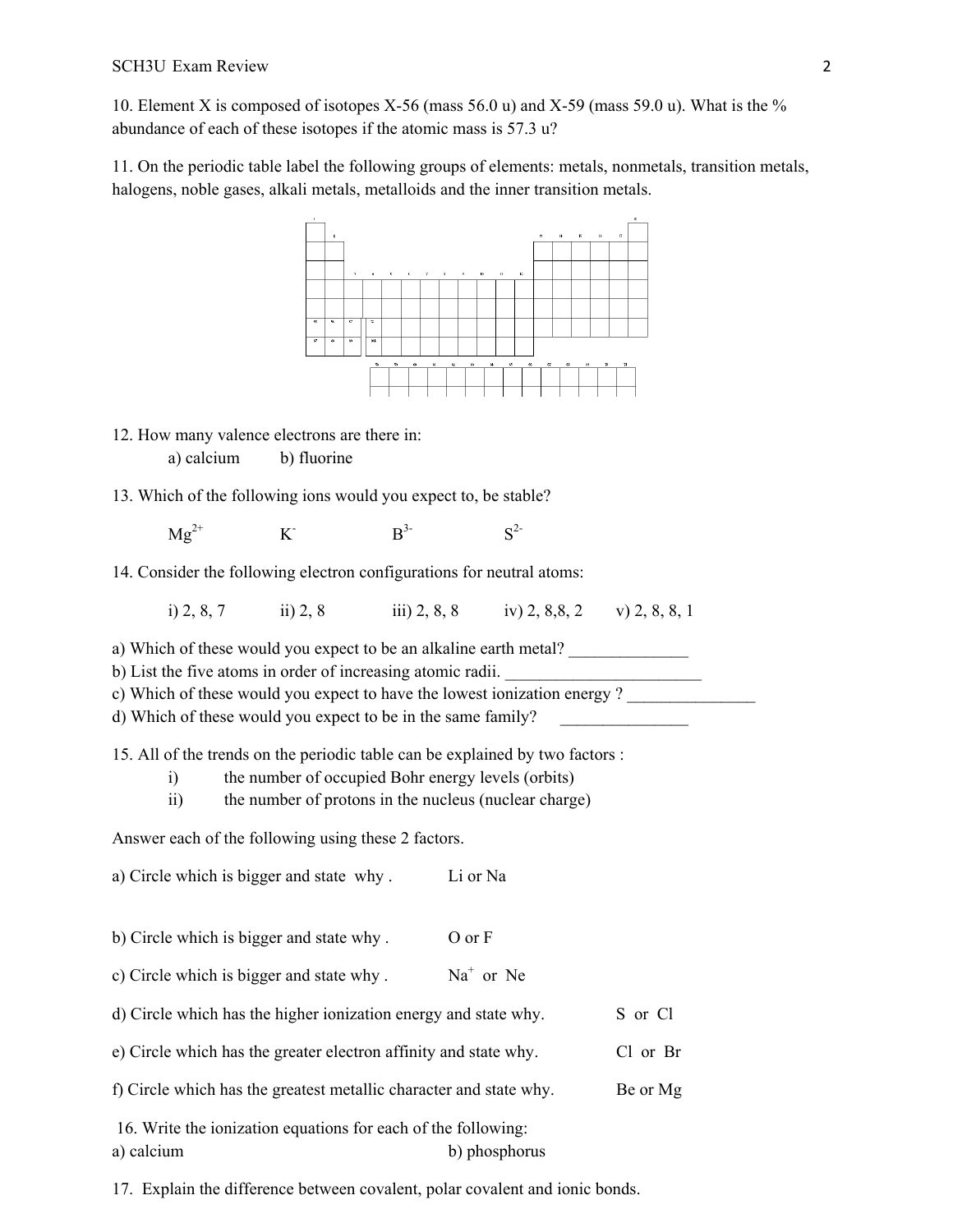18. Determine the bond type in the following compounds using electronegativity values.

a) BrCl b)  $NI_3$  c)  $Al_2O_3$  d)  $Cs_2S$ 

19. Draw a Lewis structure and name the shape for these compounds.

| <b>Compound Name</b> | <b>Formula</b> | <b>Lewis Structure</b> | Name of 3D Shape |
|----------------------|----------------|------------------------|------------------|
| carbon tetrachloride |                |                        |                  |
| nitrogen             |                |                        |                  |
| nitrogen trifluoride |                |                        |                  |
| hydrogen peroxide    |                |                        |                  |
| boron trihydride     |                |                        |                  |

20. Complete the following table.

| Formula                              | <b>Name</b> | <b>Name</b>                        | Formula |
|--------------------------------------|-------------|------------------------------------|---------|
| PbS                                  |             | nitric acid                        |         |
| SnSO <sub>3</sub> •6H <sub>2</sub> O |             | plumbic iodide                     |         |
| SF <sub>6</sub>                      |             | neon                               |         |
| Na <sub>2</sub> O <sub>2</sub>       |             | iron (III) hydrogen<br>sulfite     |         |
| $\text{Al}(\text{IO}_4)_3$           |             | chlorine                           |         |
| <b>NaBrO</b>                         |             | potassium bromite                  |         |
| Ca(HCO <sub>3</sub> ) <sub>2</sub>   |             | copper (II) sulfate<br>nonahydrate |         |
| MgO                                  |             | manganese (II)<br>hypochlorite     |         |
| $KH_2PO_3$                           |             | hydrosulfuric acid                 |         |
| HClO <sub>2</sub> (aq)               |             | BaO <sub>2</sub>                   |         |
| KNO <sub>2</sub>                     |             | manganese dioxide                  |         |
| $Fe(OH)_{2 \text{ (ous/ic)}}$        |             | sulfuric acid                      |         |
| NH <sub>4</sub> OH                   |             | silver sulfide                     |         |
| $Mg_3P_2$                            |             | lead (IV) perchlorate              |         |
| Au(OH) <sub>3</sub>                  |             | magnesium phosphite                |         |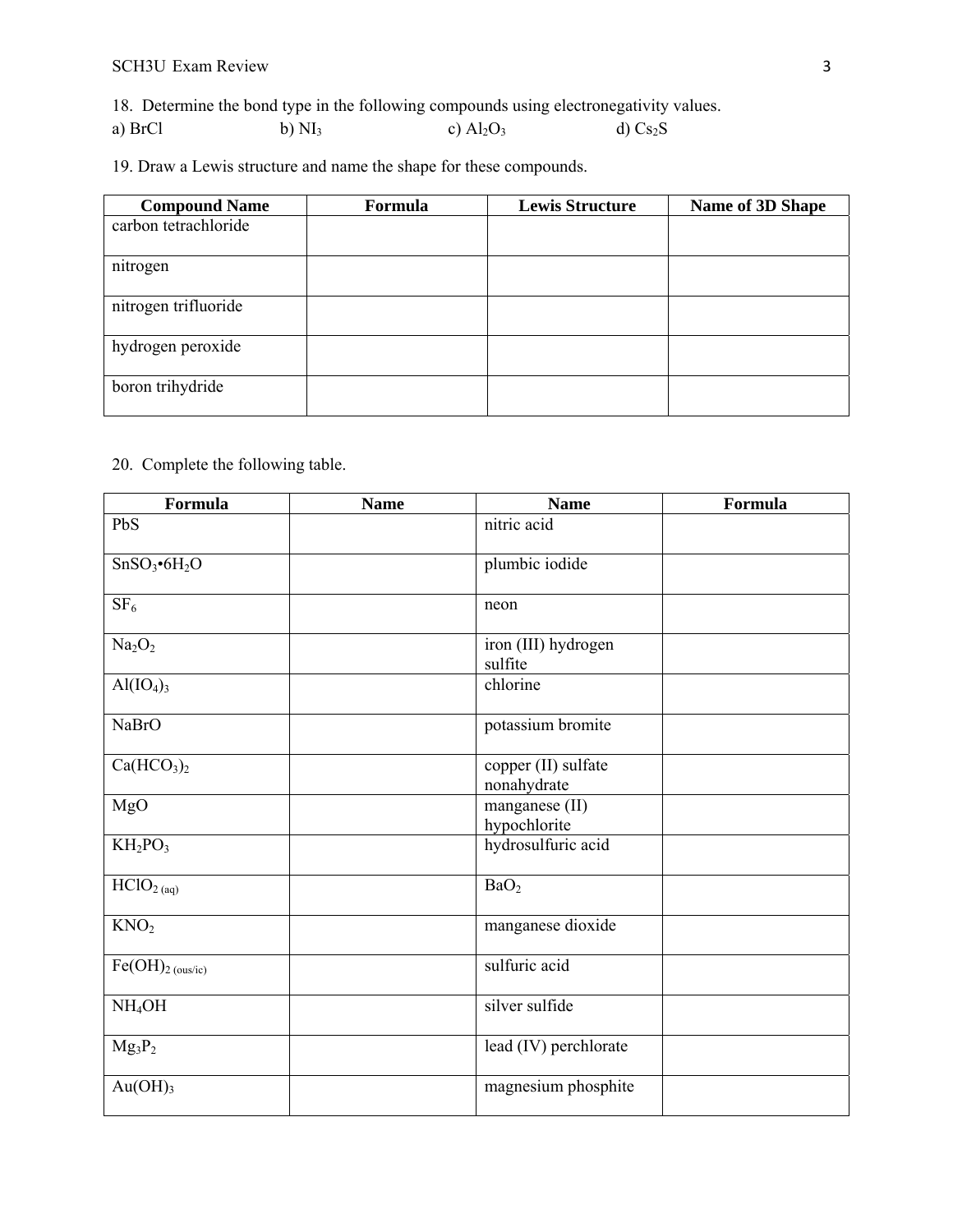21. Balance the following reactions.

a)  $Ca_3(PO_4)_2$  +  $SiO_2$  + C  $\rightarrow$  P<sub>4</sub> + CaSiO<sub>4</sub> + CO b)  $\text{Al}_2\text{C}_6 + \text{H}_2\text{O} \rightarrow \text{Al}(\text{OH})_3 + \text{C}_2\text{H}_2$ c)  $FeCl_2 + KMnO_4 + HCl \rightarrow FeCl_3 + KCl + MnCl_2 + H_2O$ d)  $BiO_2 + H_2 \rightarrow Bi + H_2O$ e) FeS +  $O_2$   $\rightarrow$  Fe<sub>2</sub>O<sub>3</sub> + SO<sub>2</sub>

22. For each pair of reactants, predict if a reaction will occur. If a reaction occurs, complete the word equation. If no reaction occurs, write NR.

- a)  $\text{tin (s)} + \text{potassium iodide (aq)}$
- b) fluorine  $(aq)$  + sodium chloride  $(aq)$

c) sodium  $(s)$  + calcium sulfate (aq)

23. a) Complete these reactions and write a balanced chemical equation. b) Write the type of reaction (synthesis, decomposition, single displacement, double displacement, combustion, neutralization) beside each.

a) water 
$$
\rightarrow
$$

- b) silver + copper (II) sulfate  $\rightarrow$
- c) carbon dioxide + water  $\rightarrow$
- d) barium chloride + sodium sulfate  $\rightarrow$
- e) butane  $(C_4H_{10}) + 0xygen \rightarrow$
- f) sodium hydroxide + nitric acid  $\rightarrow$

24. In an experiment designed to compare the reactivity of 4 metals (W, X, Y and Z), the metallic elements were reacted with aqueous solutions containing their ions and an anion A. The following observations were made when the signle displacement reactions were attempted:

| a) $Z(s)$ + WA (aq) $\rightarrow$ ZA (aq) + W (s) |                  |  |
|---------------------------------------------------|------------------|--|
| b) W (s) $+ XA$ (aq)                              | $\rightarrow$ NR |  |
| c) $X(s) + ZA(aq) \rightarrow XA(aq) + Z(s)$      |                  |  |
| d) W (s) + YA (aq) $\rightarrow$ WA (aq) + Y (s)  |                  |  |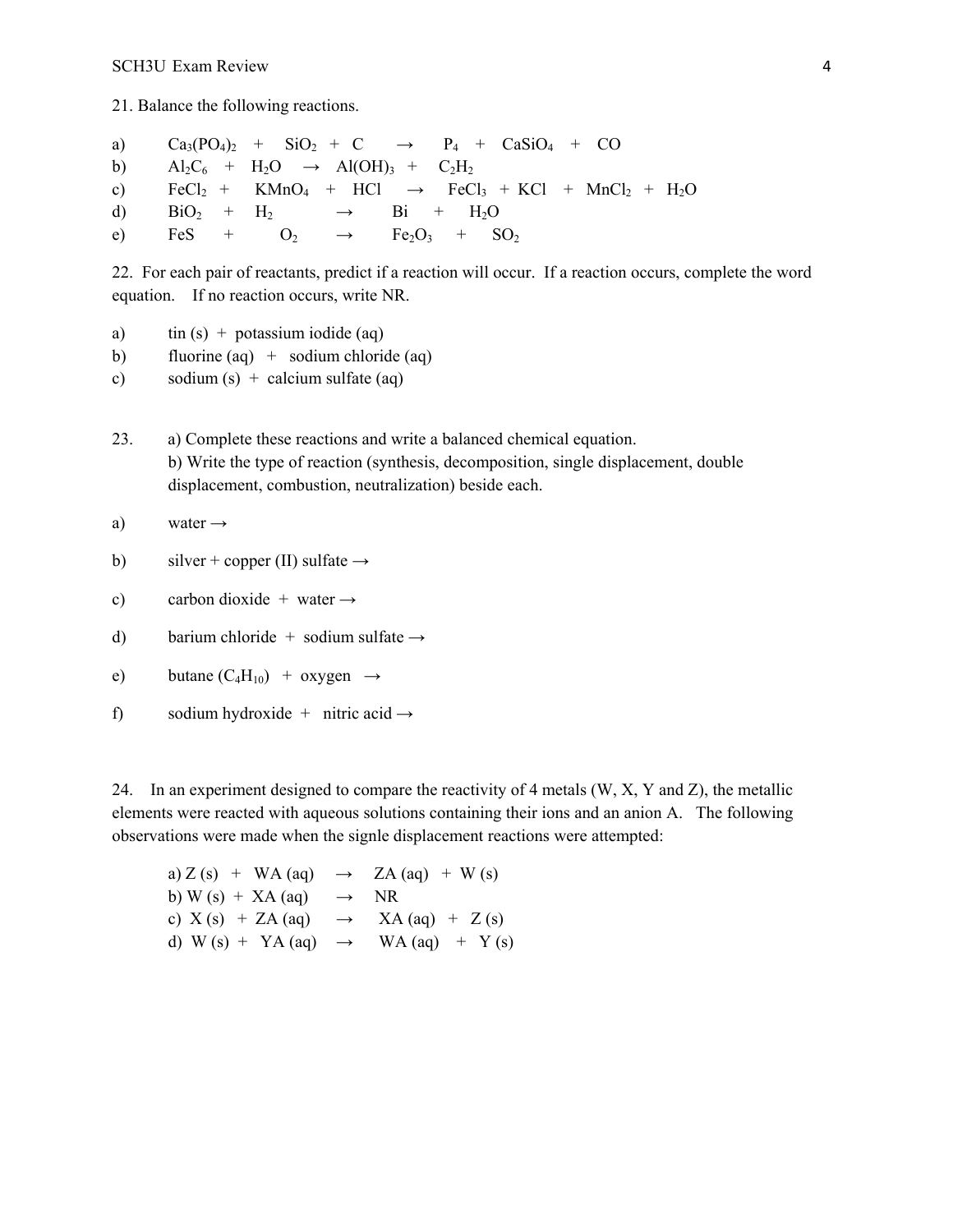## **11U CHEMISTRY EXAM REVIEW (Part 2) UNITS 4 – 6**

- 1. Explain the difference between each pair of terms.
	- a) limiting and excess reactant
	- b) actual yield and theoretical yield
	- c) empirical and molecular formula
- 2. Calculate the percent composition of sodium thiosulfate,  $Na<sub>2</sub>S<sub>2</sub>O<sub>3</sub>$ .
- 3. A compound contains 56.6% potassium, 8.7% carbon and 34.7% oxygen. Determine the empirical formula for the compound.
- 4. Hydroquinone is an organic compound commonly used as a photographic developer. It has a molecular mass of 110 g/mol and a composition of C3H3O. Calculate the molecular formula of hydroquinone.
- 5. Use this equation for all three problems:

$$
2 H_{2(g)} + O_{2(g)} \rightarrow 2 H_2 O_{(g)}
$$

- a) How many moles of water are produced when 5.00 moles of oxygen are consumed?
- b) If 3.00 moles of water are produced, how many grams of oxygen must be consumed?
- c) How many moles of hydrogen must be used, given the data in problem b)?
- d) What mass of water is produced when 105 g of hydrogen reacts with excess oxygen?
- 6. What mass of sodium carbonate must be used to produce 10.36 L of carbon dioxide at 24°C and 103 kPa according to the following neutralization reaction?

 $HCl_{(aq)} + Na_2CO_{3(s)} \rightarrow NaCl_{(aq)} + CO_{2(g)} + H_2O_{(l)}$ 

7. If 129.0 g of oxygen gas and 300 g of propane are mixed and allowed to react as shown below, determine the volume of water vapour formed at 116 kPa and 120°C.

$$
C_3H_{8(g)} + O_{2(g)} \rightarrow CO_{2(g)} + H_2O_{(g)}
$$

8. One of the reactions used in the smelting of copper ores to produce copper and sulfur dioxide involves reacting copper(I) oxide with copper(I)sulfide. When 250 kg of copper (I) oxide is heated with 129 kg of copper (II) sulfide, 285 kg of copper is recovered.

$$
Cu_2O_{(s)} + Cu_2S_{(s)} \rightarrow Cu_{(s)} + SO_{2(g)}
$$

- a) Write the balanced chemical equation for the reaction.
- b) Determine the limiting reagent.
- c) Calculate the theoretical yield using stoichiometry.
- d) Determine the percentage yield of copper.
- 9. A crystal is added to a solution. Describe what happens to the crystal if the solution is unsaturated, saturated or supersaturated.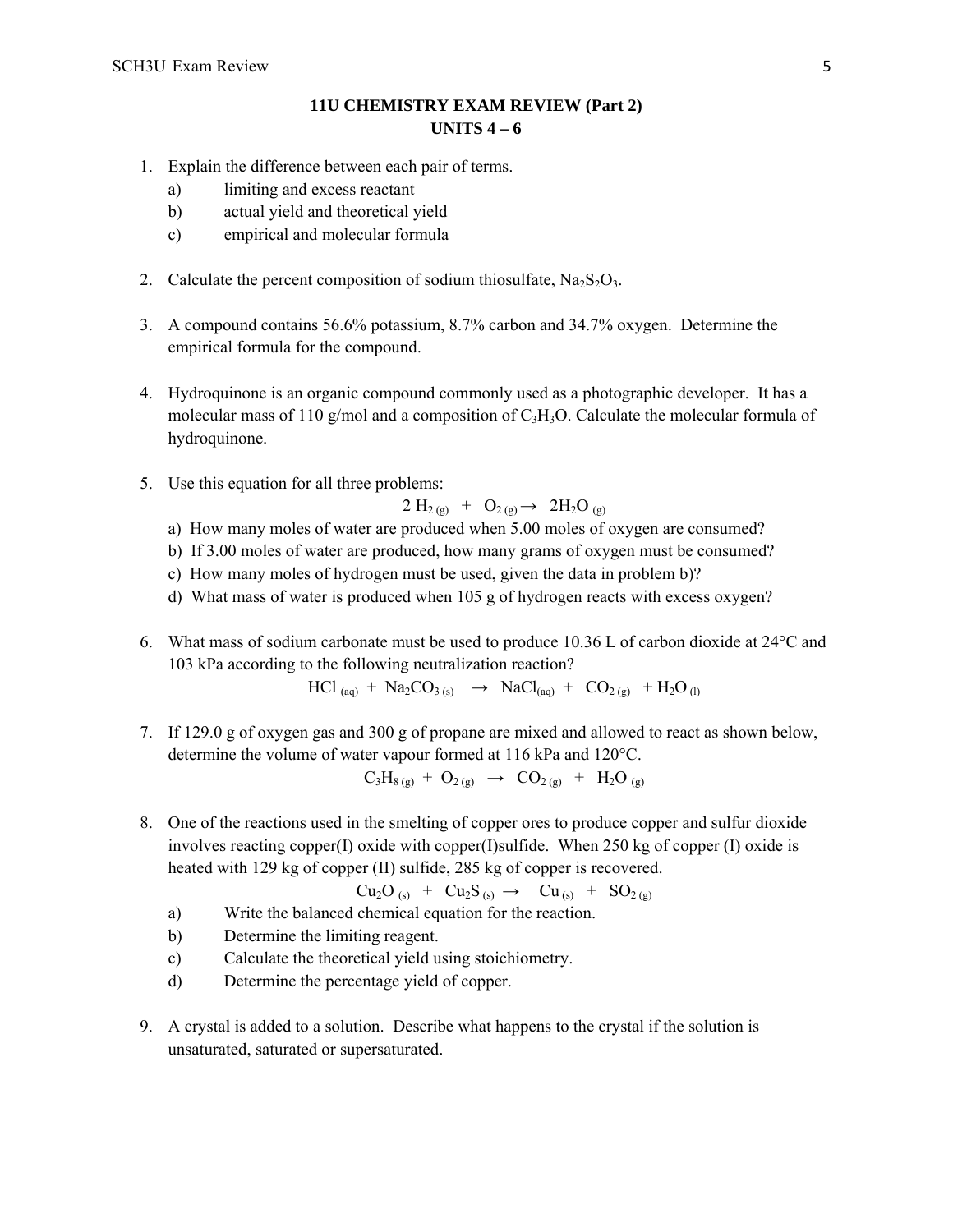- 10. Consider the solubility curves.
	- a) What is the solubility of  $KNO<sub>3</sub>$  at  $50^{\circ}C$ ?

b) What must the temperature be to create a saturated solution of  $KNO_3$  using 50 g of the salt and 50 g of water?

c) What mass of  $KNO<sub>3</sub>$  will precipitate if a saturated solution of  $KNO_3$  at 60°C is cooled to 10°C?

- 11. 25 g of sodium chloride is dissolved in 100 g of water. What is the concentration in:
	- a) % by mass
	- b) mol / L (the density of the solution is  $1.15$  g/mL)
- 12. What mass of lead (II) nitrate is required to make 4.5 L of a 0.75 mol/L solution?
- 13. Concentrated phosphoric acid has a concentration of 18.0 mol/L. What volume of concentrated phosphoric acid is needed to make 8.00 L of a 1.50 mol/L solution?
- 14. The water in a swimming pool has tested positive for lead at a concentration of 4.8 ppm. What mass of lead would there be in a 60,000 L pool? ( $D_{H2O}$  1.00 g/mL = 1.00 kg/L.)
- 15. Calculate the concentration (in mol/L) of a 7.50% by mass acetic acid solution if the density is 1.02 g/mL. Acetic acid has the formula  $CH<sub>3</sub>COOH$ .
- 16. Writa a balanced dissociate equation for these salts.
	- a) KCl(s)
	- b)  $Ba(NO<sub>3</sub>)<sub>2</sub> (s)$
	- c)  $(NH_4)_2SO_3(s)$
- 17. Complete balanced chemical equations for the following precipitation reactions. Include the sate symbols s or aq.
	- a) Fe(NO<sub>3</sub>)<sub>2</sub>(aq) + NaOH (aq)  $\rightarrow$
	- b) AgNO<sub>3</sub> (aq) + MgCl<sub>2</sub> (aq)  $\rightarrow$
- 18. Complete a balanced chemical equation, total ionic equation and net ionic equation.

 $Pb(NO<sub>3</sub>)<sub>2</sub> (aq) + KI (aq) \rightarrow$ 

- 19. Complete balanced neutralization reactions.
	- a)  $H_3PO_{4(aq)} + NaOH_{(aq)} \rightarrow$
	- b) HI  $_{(aq)}$  + Na<sub>2</sub>CO<sub>3 (aq)</sub>  $\rightarrow$
- 20. Describe the Arrhenius and Bronsted-Lowry definitions of an acid and a base.

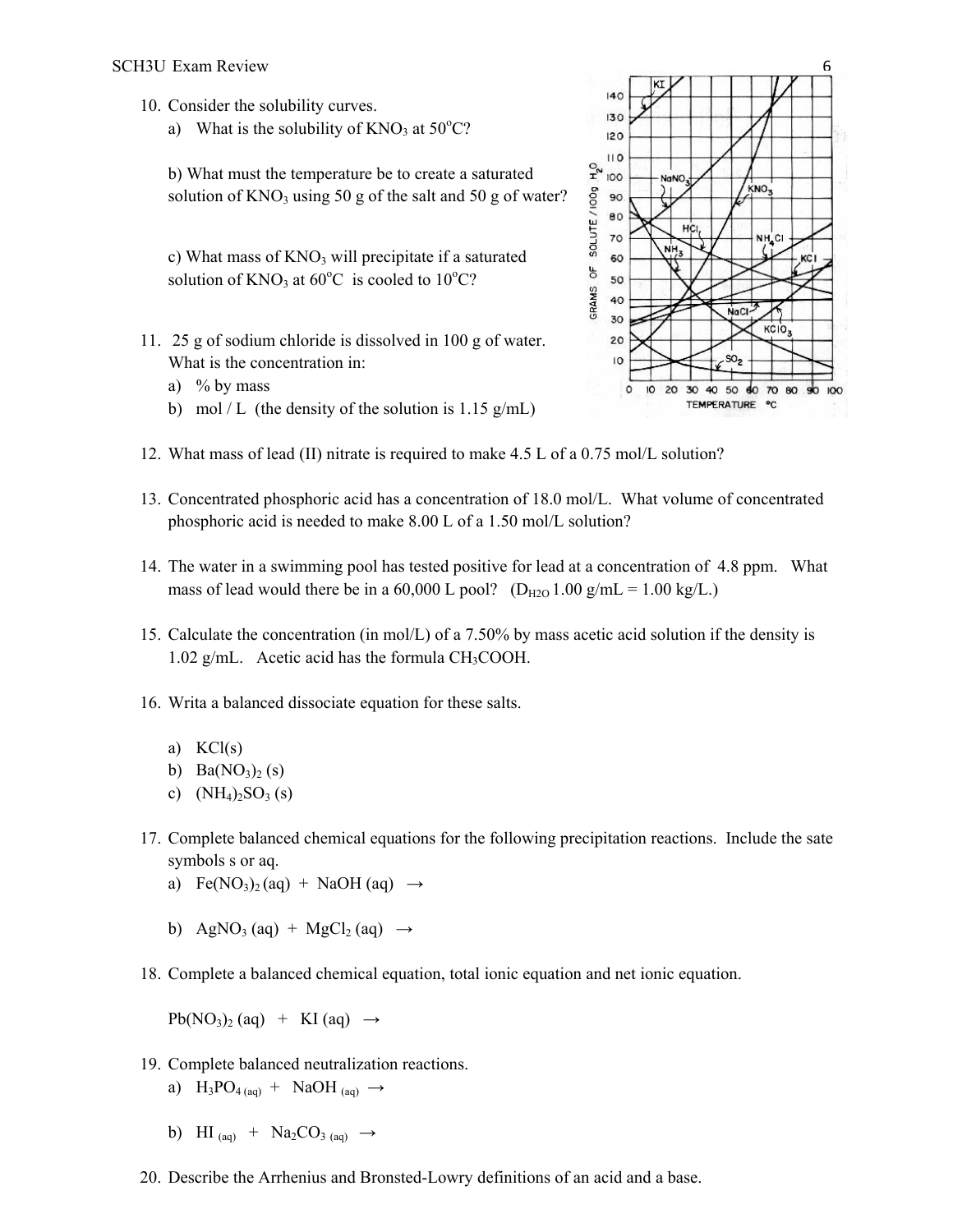- 21. Write an equation that demonstrates how pure water can act as both a Bronsted Lowry acid and Bronsted Lwory base at the same time.
- 22. List 3 properties of acids and 3 properties of bases.
- 23. Distinguish between strong acids (e.g. hydrochloric acid) and weak acids (e.g. acetic acid)
- 24. What is the pH of the following solutions? a)  $0.05 \text{ mol/L } HCl$  b)  $0.00005 \text{ mol/L } HNO_3$
- 25. What is the hydronium concentration of a hydrobromic acid solution with a pH of 0.7?
- 26. What volume of 0.520 mol/L sodium hydroxide are needed to neutralize 100 mL of a 7.50 mol/L hydrobromic acid solution? Include a balanced chemical equation.
- 27. 10.0 mL of 0.150 mol/L sulfuric acid is titrated with 24.5 mL of sodium hydroxide. Calculate the concentration of the base. Include a balanced chemical equation.
- 28. Sketch and label a heating curve for benzene (mp =  $5.5^{\circ}$ C; bp =  $80.1^{\circ}$ C).
- 29. A sample of gas has a volume of  $54.0$  L at  $22^{\circ}$ C. What will the volume be if it is cooled to  $-50^{\circ}$ C?
- 30. The pressure on 925 mL of a gas is 120 kPa. What must the pressure be changed to in order to make the volume 0.700 L?
- 31. A 50.0 L volume of gas is at  $42^{\circ}$ C and 87 kPa. Calculate the temperature required to change the volume to 42.5 L at a pressure of 770 mmHg.
- 32. A student collects 300 mL of hydrogen over water at 105.7 kPa and 25°C. How many moles of the gas were collected? Be sure to correct for vapour pressure.
- 33. Calculate the number of:
	- a) moles in 45.2 L of carbon dioxide gas at STP
	- b) molecules in 45.2 L of carbon dioxide gas at STP
	- c) moles in 45.2 L of oxygen gas at STP.
	- d) moles in 45.2 L of carbon dioxide gas at  $25^{\circ}$ C and 97.0 kPa.
	- e) 45.2 g of carbon dioxide gas at STP
	- f) 45.2 g of oxygen gas at STP.
- 34. What is the density of methane gas  $(CH_4)$  at  $20^{\circ}$ C and 115 kPa?
- 35. If 1.00 L of nitrogen gas is reacted with 3.0 L of fluorine gas, how many litres of nitrogen trifluoride gas will be produced, assuming pressure and temperature remain constant?
- 36. A student collected 245 mL of an unknown gas X over water at an atmospheric pressure of 108.6 kPa and a temperature of  $20^{\circ}$ C. If the mass of the gas is 0.7802 g, determine the molar mass.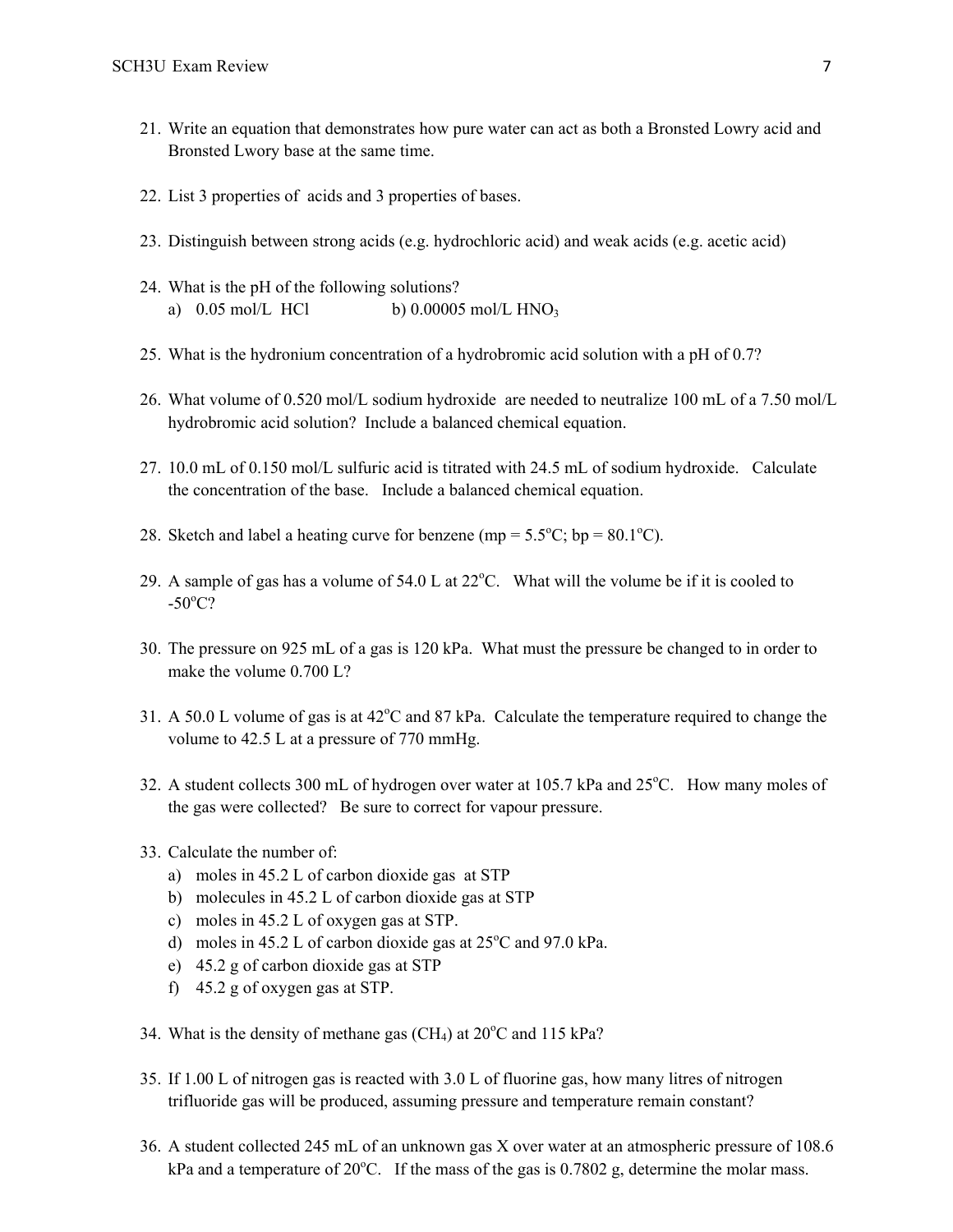## **EXAM REVIEW ANSWERS: Parts 1**

| 1. C, P, P, C, P, P | 2. P, C, P, C 3. S, PS, S, MM, PS, S | 4. Molecule |
|---------------------|--------------------------------------|-------------|
|---------------------|--------------------------------------|-------------|

5. electron, cathode 6. nucleus, alpha (helium nuclei), gold, passed through, empty space, deflected, nucleus, proton, Chadwick, neutron

|             | 7. X and Z; same atomic # but different mass #                                                        | 8. Na <sup>p11</sup> <sub>n12</sub> 2, 8, 1     | $P^{p15}$ <sub>n16</sub> 2, 8, 5 |
|-------------|-------------------------------------------------------------------------------------------------------|-------------------------------------------------|----------------------------------|
| 9. 304.49 u | 10. $57\%$ X-56; 43% X-59                                                                             | 11. See <i>Chemistry 11</i> textbook back cover |                                  |
| 12.2, 7     | 13. $Mg^{2+}$ and $S^2$ are stable ions (they have afull valence shell)                               |                                                 |                                  |
|             | 14. a) iv b)smallest ii $\leq$ iii $\leq$ iv $\leq$ v largest c) v d) ii and iii are both noble gases |                                                 |                                  |

15. a) Na (more energy levels) b) O (less nuclear charge) c) Ne (same electronic arrangement; lower nuclear charge) d) Cl (more nuclear charge) e) Cl (electrons closer to nucleus since fewer energy levels) f) Mg (weaker hold on electrons since more energy levels)

16. a) 
$$
Ca \rightarrow Ca^{2+} + 2e^-
$$
   
b)  $P + 3e^- \rightarrow P^{3-}$ 

- 17. Covalent: equal sharing of a pair of electrons (no partial charges or dipoles); Polar colvalent: unequal sharing of a pir of electrons (have bond dipoles); Ionic: electrostatic attraction between charged ions.
- 18. a) 0.2; C b) 0.5 C/PC c) 2.0, I d) 1.8, I

19. CCl<sub>4</sub>, tetrahedral; N<sub>2</sub>, linear; NF<sub>3</sub>, trigonal pyramidal; H<sub>2</sub>O<sub>2</sub>, angular; BH<sub>3</sub>, trigonal planar

20.

| Formula                              | <b>Name</b>                | <b>Name</b>           | Formula                              |
|--------------------------------------|----------------------------|-----------------------|--------------------------------------|
| PbS                                  | Lead (II) sulfide          | nitric acid           | HNO <sub>3</sub>                     |
| $SnSO_3\bullet 6H_2O$                | Tin (II) sulfite           | plumbic iodide        | PbI <sub>4</sub>                     |
|                                      | hexahydrate                |                       |                                      |
| SF <sub>6</sub>                      | <b>Sulfur hexafluoride</b> | Neon gas              | $Ne_{(g)}$                           |
| Na <sub>2</sub> O <sub>2</sub>       | Sodium peroxide            | iron (III) hydrogen   | Fe(HSO <sub>3</sub> ) <sub>2</sub>   |
|                                      |                            | sulfite               |                                      |
| $\text{Al}(\text{IO}_4)_3$           | <b>Aluminum periodate</b>  | Chlorine gas          | $Cl_{2(g)}$                          |
| <b>NaBrO</b>                         | Sodium hypobromite         | potassium bromite     | KBrO <sub>2</sub>                    |
| Ca(HCO <sub>3</sub> ) <sub>2</sub>   | Calcium hydrogen           | copper (II) sulfate   | CuSO <sub>4</sub> ·9H <sub>2</sub> O |
|                                      | carbonate                  | nonahydrate           |                                      |
| MgO                                  | <b>Magnesium oxide</b>     | manganese (II)        | Mn(CIO) <sub>2</sub>                 |
|                                      |                            | hypochlorite          |                                      |
| $KH_2PO_3$                           | Potassium dihdrogen        | hydrosulfuric acid    | $H_2S_{(aq)}$                        |
|                                      | phosphate                  |                       |                                      |
| $\overline{HC}$ lO <sub>2 (aq)</sub> | <b>Chlorous acid</b>       | BaO <sub>2</sub>      | <b>Barium peroxide</b>               |
| KNO <sub>2</sub>                     | Potassium nitrite          | manganese dioxide     | MnO <sub>2</sub>                     |
| $Fe(OH)_{2 (ous/ic)}$                | ferrous hydroxide          | sulfuric acid         | $H_2SO_{4(aq)}$                      |
| NH <sub>4</sub> OH                   | <b>Ammonium hydroxide</b>  | silver sulfide        | Ag <sub>2</sub> S                    |
|                                      |                            |                       |                                      |
| $Mg_3P_2$                            | <b>Magnesium phosphide</b> | lead (IV) perchlorate | Pb(CIO <sub>4</sub> ) <sub>4</sub>   |
| $Au(OH)$ <sub>3</sub>                | Gold (III) hydroxide       | magnesium phosphite   | $Mg_3(PO_3)_2$                       |